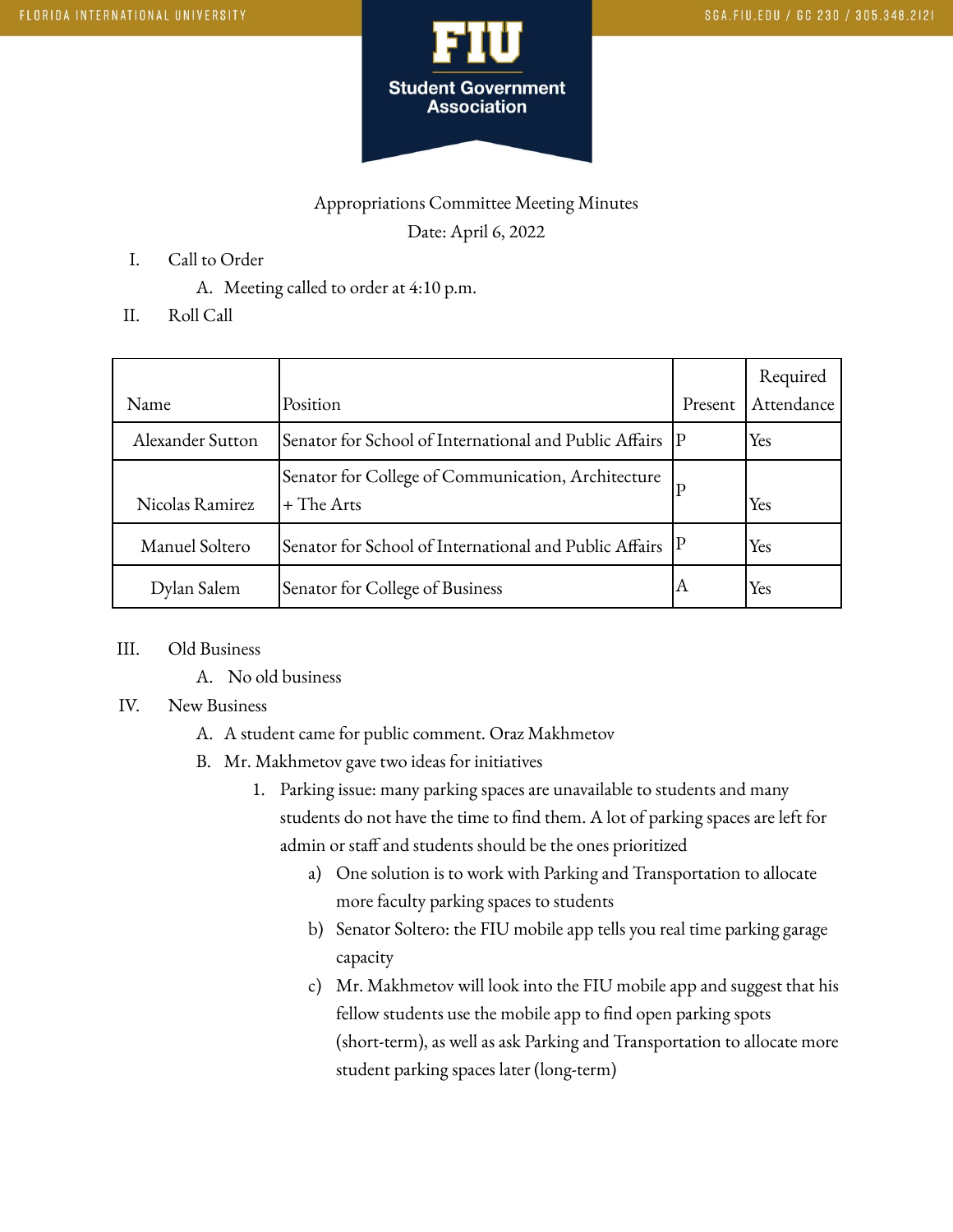- d) Senator Sutton: if Mr. Makhmetov is accepted to an SGA position when he applies, he can work on this initiative starting in the summer. Sutton pasted the email [parking@fiu.edu](mailto:parking@fiu.edu) in the zoom chat
- 2. Create a way for students to voice their opinion if a professor isn't doing a good job teaching
	- a) His friends have said that their professors give extreme amounts of material and inordinately difficult exams with comparatively little study time and instruction.
	- b) A lot of students want to voice their opinion
	- c) If it is a TA in a lab, they don't respond to emails properly, they disadvantage students' academic careers
	- d) Mr. Makhmetov wants to set up a framework/protocol for groups of students to voice formal complaints to the department if a professor is experiencing the above issues
	- e) Senator Sutton: how would your idea be different from the SPOTS surveys?
	- f) Mr. Makhmetov: SPOTS surveys happen when the classes are almost done, at the end of the semester. He wants students to be able to voice concerns before the end of the semester, to help students immediately so they can improve their grade
	- g) Mr. Makhmetov suggests reaching out to OneStop to set up formal implementation of this idea. After their green light, he would go to the different departments to get their agreement.
	- h) Could be just a form with OneStop
	- i) Mr. Mahkmetov will send an email to set up a dialogue, hopes to work on it further if he gets an official SGA position
	- j) Sen. Soltero: it would be great to see this happen because it has been a problem he has seen in the past
	- k) Sen. Ramirez: supports Mr. Makhmetov's ideas and is willing to collaborate to help them happen
- C. Scheduling final Appropriations meeting
	- 1. Either Apr. 13, or Apr. 20.
	- 2. Sen. Sutton will coordinate with Senate Leadership